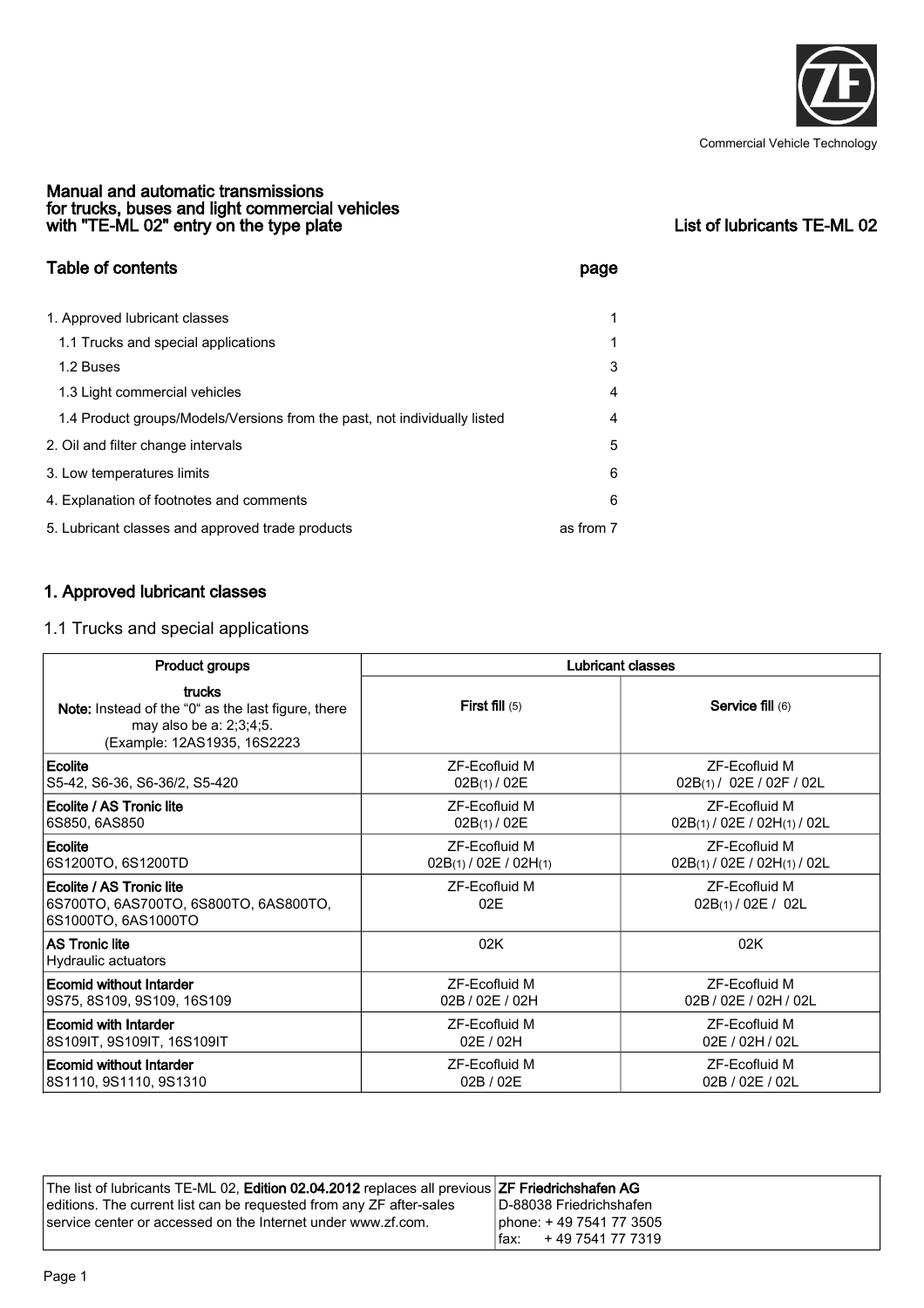| Product groups                                                                                                                                                                                                                                                        | <b>Lubricant classes</b>         |                                        |  |
|-----------------------------------------------------------------------------------------------------------------------------------------------------------------------------------------------------------------------------------------------------------------------|----------------------------------|----------------------------------------|--|
| trucks (continuation)<br>Note: Instead of the "0" as the last figure, there<br>may also be a: 2;3;4;5.<br>(Example: 12AS1935, 16S2223)                                                                                                                                | First fill (5)                   | Service fill (6)                       |  |
| <b>Ecomid with Intarder</b><br>8S1111, 9S1111, 9S1311                                                                                                                                                                                                                 | ZF-Ecofluid M<br>02E             | ZF-Ecofluid M<br>02E / 02L             |  |
| <b>AS Tronic mid</b><br>12AS1010, 12AS1210, 12AS1220,<br>12AS1420, 12AS1620                                                                                                                                                                                           | ZF-Ecofluid M<br>02E             | ZF-Ecofluid M<br>02B / 02E / 02L       |  |
| <b>Ecosplit without Intarder</b><br>8S151, 16S151, 8S181, 16S181, 16S221,<br>16S251<br>8S1620, 16S1620, 8S1820, 16S1820, 8S1920,<br>16S1920, 16S2020, 8S2220, 16S2220, 16S2520,<br>16S2720<br>16S1580, 16S1680, 16S2180, 16S2280                                      | ZF-Ecofluid M<br>02B / 02E / 02H | ZF-Ecofluid M<br>02B / 02E / 02H / 02L |  |
| <b>Ecosplit with Intarder</b><br>8S151IT, 16S151IT, 8S181IT, 16S181IT,<br>16S221IT, 16S251IT<br>8S1621, 16S1621, 8S1821, 16S1821, 8S1921,<br>16S1921, 16S2021, 8S2221, 16S2221, 16S2521,<br>16S2721<br>16S1581, 16S1681, 16S2181, 16S2281                             | ZF-Ecofluid M<br>02E / 02H       | ZF-Ecofluid M<br>02E / 02H / 02L       |  |
| <b>Ecosplit without Intarder</b><br>16S231, 16S2320, 16S2330                                                                                                                                                                                                          | ZF-Ecofluid M<br>02E             | ZF-Ecofluid M<br>02B / 02E / 02L       |  |
| 12S2130, 12S2330, 12S2830                                                                                                                                                                                                                                             | ZF-Ecofluid M<br>02E             | ZF-Ecofluid M<br>02B / 02E / 02L       |  |
| 8S1630, 16S1630, 8S1830, 16S1830, 8S1930,<br>16S1930, 16S2030, 8S2230, 16S2230, 16S2530,<br>16S2730                                                                                                                                                                   | ZF-Ecofluid M<br>02E             | ZF-Ecofluid M<br>02B / 02E / 02H / 02L |  |
| <b>Ecosplit with Intarder</b><br>16S231IT, 16S2321, 16S2331                                                                                                                                                                                                           | ZF-Ecofluid M<br>02E             | ZF-Ecofluid M<br>02E / 02L             |  |
| 12S2131, 12S2331, 12S2831                                                                                                                                                                                                                                             | ZF-Ecofluid M<br>02E             | ZF-Ecofluid M<br>02E / 02L             |  |
| 16S1631, 8S1831, 16S1831, 8S1931, 16S1931,<br>16S2031, 8S2231, 16S2231, 16S2531, 16S2731                                                                                                                                                                              | ZF-Ecofluid M<br>02E             | ZF-Ecofluid M<br>02E / 02H / 02L       |  |
| <b>Classic Line</b><br>8S1350, 16S1455TD, 16S1650, 9S1820,<br>16S1650HD<br>S6-1550, S6-820, S5-680, S6-680, S5-820                                                                                                                                                    | ZF-Ecofluid M<br>02B / 02E / 02H | ZF-Ecofluid M<br>02B / 02E / 02H / 02L |  |
| <b>AS Tronic without Intarder</b><br>12AS1630, 12AS1930, 12AS2130, 12AS2140,<br>12AS2300, 12AS2301, 12AS2330, 12AS2340,<br>12AS2501, 12AS2530, 12AS2540, 12AS2740,<br>12AS2940, 12AS3001, 12AS3002, 12AS3140,<br>16AS2230, 16AS2600, 16AS2601, 16AS2630               | ZF-Ecofluid M<br>02E             | ZF-Ecofluid M<br>02B / 02E / 02L       |  |
| <b>AS Tronic with Intarder</b><br>12AS1631, 12AS1931, 12AS2131, 12AS2141,<br>12AS2300IT, 12AS2301IT, 12AS2331,<br>12AS2341, 12AS2501IT, 12AS2531, 12AS2541,<br>12AS2741, 12AS2941, 12AS3001IT,<br>12AS3002IT, 12AS3141, 16AS2231,<br>16AS2600IT, 16AS2601IT, 16AS2631 | ZF-Ecofluid M<br>02E             | ZF-Ecofluid M<br>02E / 02L             |  |
| Transmatic<br>(Joint oil circuit of basic transmission and<br>converter lock-up clutches)<br>16S151WSK, 16S221WSK, 16S251WSK                                                                                                                                          | 02H(2)                           | 02H(2)                                 |  |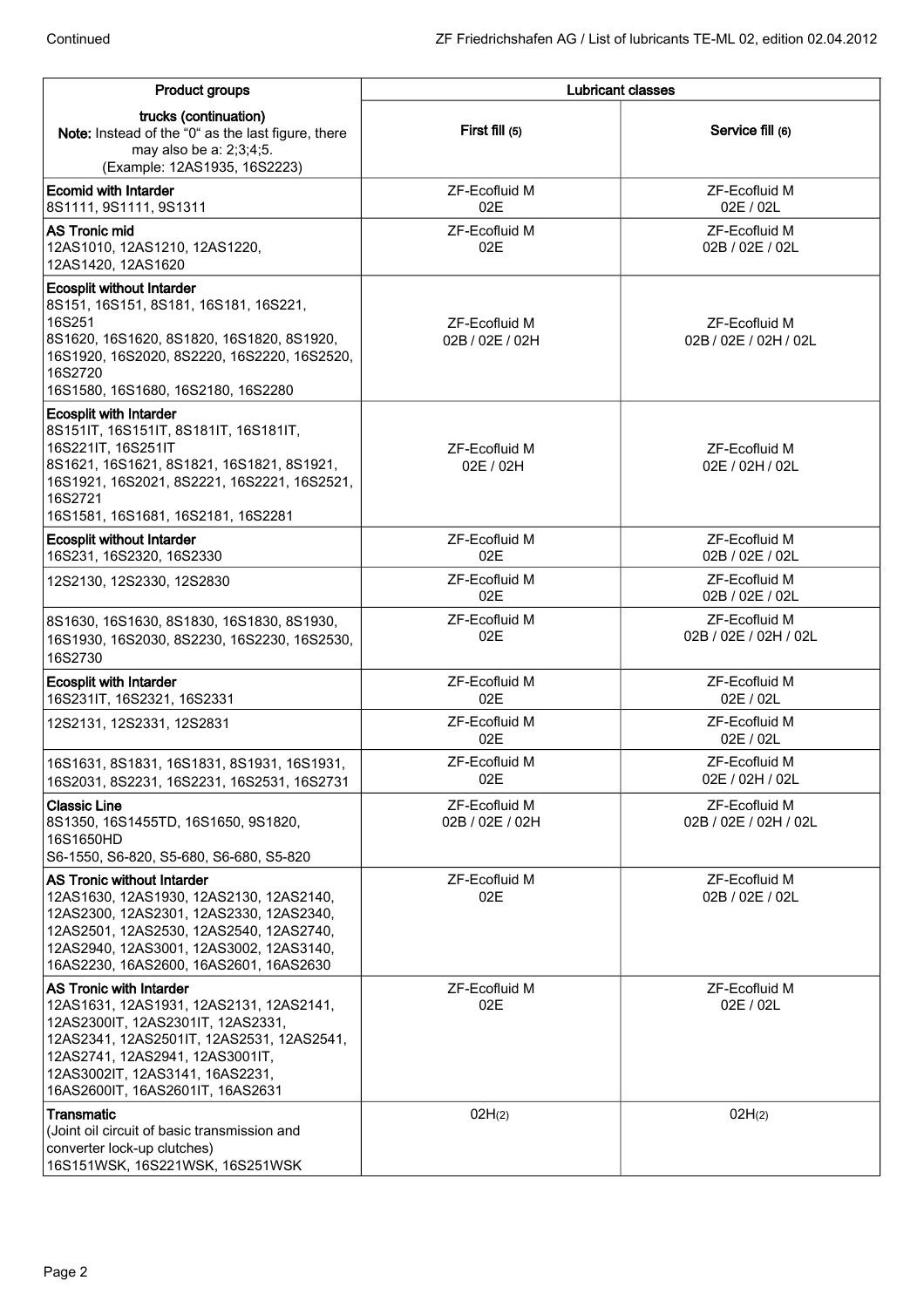| <b>Product groups</b>                                                                                                                                     | <b>Lubricant classes</b>      |                                  |  |
|-----------------------------------------------------------------------------------------------------------------------------------------------------------|-------------------------------|----------------------------------|--|
| trucks (continuation)<br><b>Note:</b> Instead of the "0" as the last figure, there<br>may also be a: 2;3;4;5.<br>(Example: 12AS1935, 16S2223)             | First fill (5)                | Service fill (6)                 |  |
| <b>TC Tronic</b><br>(Separate oil circuit of basic transmission and<br>converter lock-up clutches)<br>Basic transmission:<br>12TC2540, 12TC2740           | <b>ZF-Fcofluid M</b><br>02E   | ZF-Ecofluid M<br>02B / 02E / 02L |  |
| Torque converter lock-up clutches:<br>TC <sub>2</sub>                                                                                                     | 02H(2) / ATF nach TE-ML 14(7) | 02H(2) / ATF nach TE-ML $14(7)$  |  |
| <b>TC Tronic HD (Heavy Duty)</b><br>(Separate oil circuit of basic transmission and<br>converter lock-up clutches)<br>Basic transmission:<br>12AS3040TCIT | ZF-Ecofluid M<br>02E          | ZF-Ecofluid M<br>02E / 02L       |  |
| Torque converter lock-up clutches:<br><b>TCHD</b>                                                                                                         | ZF-Ecofluid M<br>02E          | ZF-Ecofluid M<br>02E             |  |

# 1.2 Buses

| <b>Product groups</b>                                                                                                                                                 | <b>Lubricant classes</b>                    |                                                  |  |
|-----------------------------------------------------------------------------------------------------------------------------------------------------------------------|---------------------------------------------|--------------------------------------------------|--|
| buses                                                                                                                                                                 | <b>First fill</b> $(5)$<br>Service fill (6) |                                                  |  |
| Ecolite<br>S5-42, S6-36, S6-36/2, 5S600BO                                                                                                                             | ZF-Ecofluid M<br>02B(1) / 02E               | ZF-Ecofluid M<br>02B(1) / 02E / 02F / 02L        |  |
| Ecolite<br>6S890, 6S700BO                                                                                                                                             | <b>ZF-Ecofluid M</b><br>02B(1) / 02E        | <b>ZF-Ecofluid M</b><br>02B(1) / 02E / 02H / 02L |  |
| <b>Ecolite without Intarder</b><br>S6-85, 6S1000BO, 6S1000BD, 6S1200BO,<br>6S1200BD, 6S1350BO, 6S1600BD,<br>6S1650BO, 6S1700BO, 6S1900BO                              | <b>ZF-Ecofluid M</b><br>02B(1) / 02E / 02H  | <b>ZF-Ecofluid M</b><br>02B(1) / 02E / 02H / 02L |  |
| <b>Ecolite with Intarder</b><br>6S1351BO, 6S1601BD, 6S1651BO,<br>6S1901BO, 6S1701BO                                                                                   | <b>ZF-Ecofluid M</b><br>02E / 02H           | <b>ZF-Ecofluid M</b><br>02E / 02H / 02L          |  |
| Ecolite / AS Tronic lite<br>6S710BO, 6AS710BO, 6S1010BO,<br>6AS1010BO                                                                                                 | <b>ZF-Ecofluid M</b><br>02E                 | ZF-Ecofluid M<br>02B(1) / 02E / 02L              |  |
| <b>AS Tronic lite</b><br><b>Hydraulic actuators</b>                                                                                                                   | 02K                                         | 02K                                              |  |
| <b>Ecomid without Intarder</b><br>8S180, 8S2100BO, 8S2100BD                                                                                                           | ZF-Ecofluid M<br>02B / 02E / 02H            | ZF-Ecofluid M<br>02B / 02E / 02H / 02L           |  |
| <b>Ecomid with Intarder</b><br>8S180IT, 8S2101BO, 8S2101BD                                                                                                            | <b>ZF-Ecofluid M</b><br>02E / 02H           | <b>ZF-Ecofluid M</b><br>02E / 02H / 02L          |  |
| <b>Classic Line</b><br>S6-1550, S6-820, S5-680, S6-680, S5-820,<br>6S1380BD                                                                                           | <b>ZF-Ecofluid M</b><br>02B / 02E / 02H     | <b>ZF-Ecofluid M</b><br>02B /02E / 02H / 02L     |  |
| AS Tronic without Intarder<br>10AS2300BO, 10AS2310B, 10AS2700BO,<br>12AS2000BO, 12AS2300BO, 12AS2301,<br>12AS2700BO                                                   | ZF-Ecofluid M<br>02E                        | ZF-Ecofluid M<br>02B / 02E / 02L                 |  |
| <b>AS Tronic with Intarder</b><br>10AS2010BIT, 10AS2301IT, 10AS2310BIT,<br>12AS1601BO, 12AS2000BIT, 12AS2001BO,<br>12AS2300BIT, 12AS2301IT, 12AS2301BO,<br>12AS2701BO | <b>ZF-Ecofluid M</b><br>02E                 | <b>ZF-Ecofluid M</b><br>02E / 02L                |  |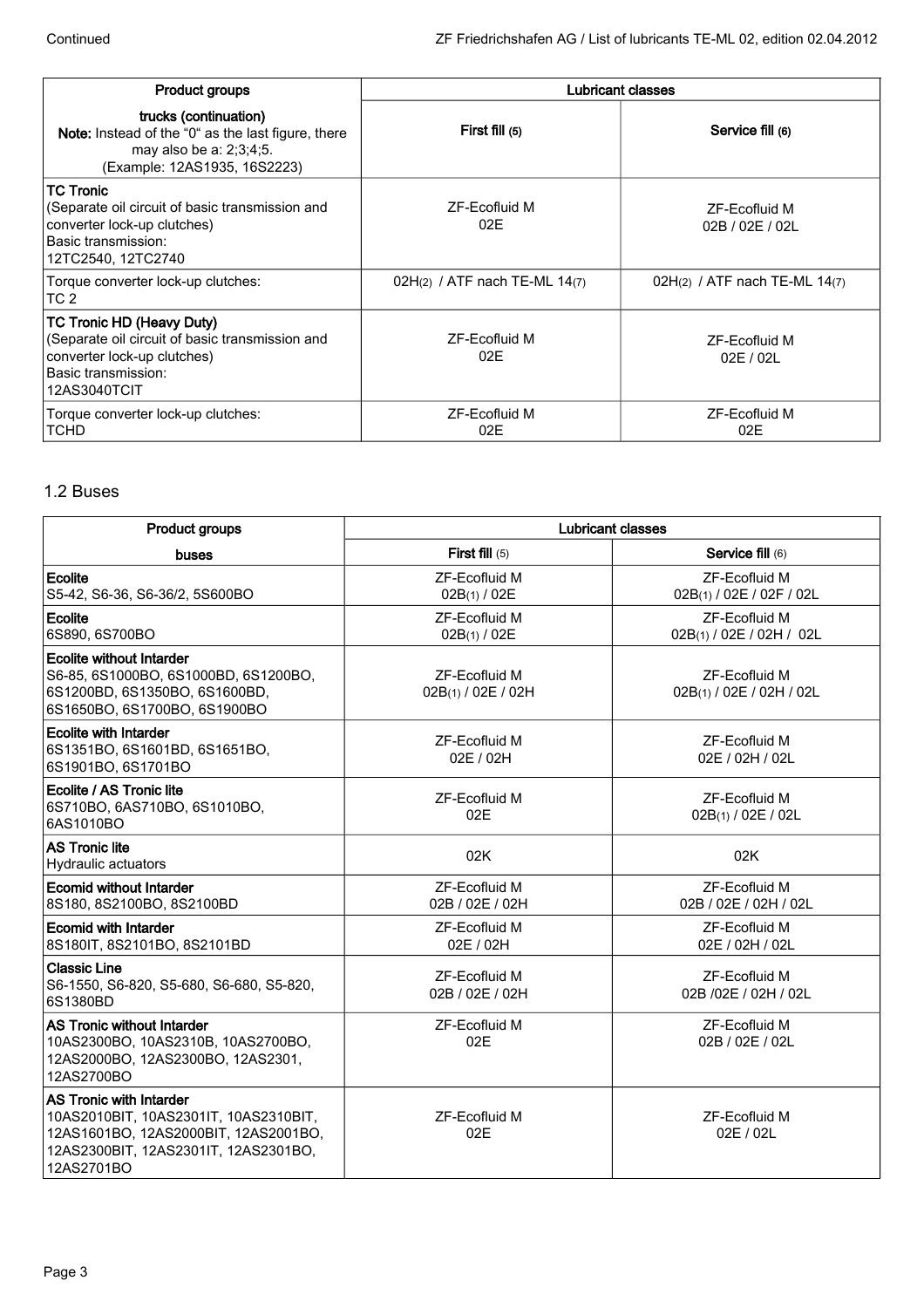## 1.3 Light commercial vehicles

| <b>Product groups</b>                                               | Lubricants / Lubricant classes                                                                     |                                                                                                                              |  |
|---------------------------------------------------------------------|----------------------------------------------------------------------------------------------------|------------------------------------------------------------------------------------------------------------------------------|--|
| Light commercial vehicles                                           | <b>First fill</b> $(5)$                                                                            | <b>Service fill (6)</b>                                                                                                      |  |
| 5S200VO, 5S270VO, 6S300VD, 6S320VD,<br>6S350VD, 6S380VO,<br>6S420VO | <b>ZF-Ecofluid M</b><br>02E<br>Petronas Gear Oil T.E. LD SAE 75W-80<br>Total Tranself LD SAE 75W80 | ZF-Ecofluid M<br>02B / 02E / 02L                                                                                             |  |
| eTronic<br>6AS300VD, 6AS320VD, 6AS380VO,<br>6AS400VO, 6AS420VO      | Petronas Gear Oil T.E. LD SAE 75W-80<br>Total Tranself LD SAE 75W80                                | ZF-Ecofluid M<br>02B / 02E / 02L                                                                                             |  |
| 6S650, 6S720, 6S750                                                 | <b>ZF-Ecofluid M</b><br>02E                                                                        | ZF-Ecofluid M<br>02B / 02E /02F / 02L                                                                                        |  |
| 6S450<br><b>VW Amarok</b>                                           | ZF-Ecofluid M<br>VW spare part no. G 055 538 A2                                                    |                                                                                                                              |  |
| 6S450<br>Mercedes-Benz Sprinter                                     | ZF-Ecofluid M<br>02E                                                                               | ZF-Ecofluid M<br>02E<br>Exxon Mobil Gear Oil MB 317<br>Mercedes-Benz MB 235.10 -- Manuel<br>Transmission Oil A 001 989 26 03 |  |
| 5S400                                                               | Fuchs Titan EG MP 80<br>Petronas TUTELA OTZ (80W-90)                                               | 02B                                                                                                                          |  |

## 1.4 Product groups/Models/Versions from the past, not individually listed

| <b>Product groups/Models/Versions</b>                                                                                                                    | Lubricant classes                             |  |
|----------------------------------------------------------------------------------------------------------------------------------------------------------|-----------------------------------------------|--|
| Torque converter lock-up clutches (WSK)<br>with separate oil circuit                                                                                     | $02H(2)$ / ATF in accordance with TE-ML 14(7) |  |
| Transmissions without ZF-Intarder<br>AS Tronic 1 (12AS1800, 16AS2200)<br>Constant-mesh and synchronised transmissions for commercial<br><u>lvehicles</u> | ZF-Ecofluid M<br>02B / 02E / 02H / 02L        |  |
| Transmissions with ZF-Intarder<br>AS Tronic 1 (12AS1800IT, 16AS2200IT)<br>Constant-mesh and synchronised transmissions for commercial<br>vehicles        | ZF-Ecofluid M<br>02F / 02H / 02I              |  |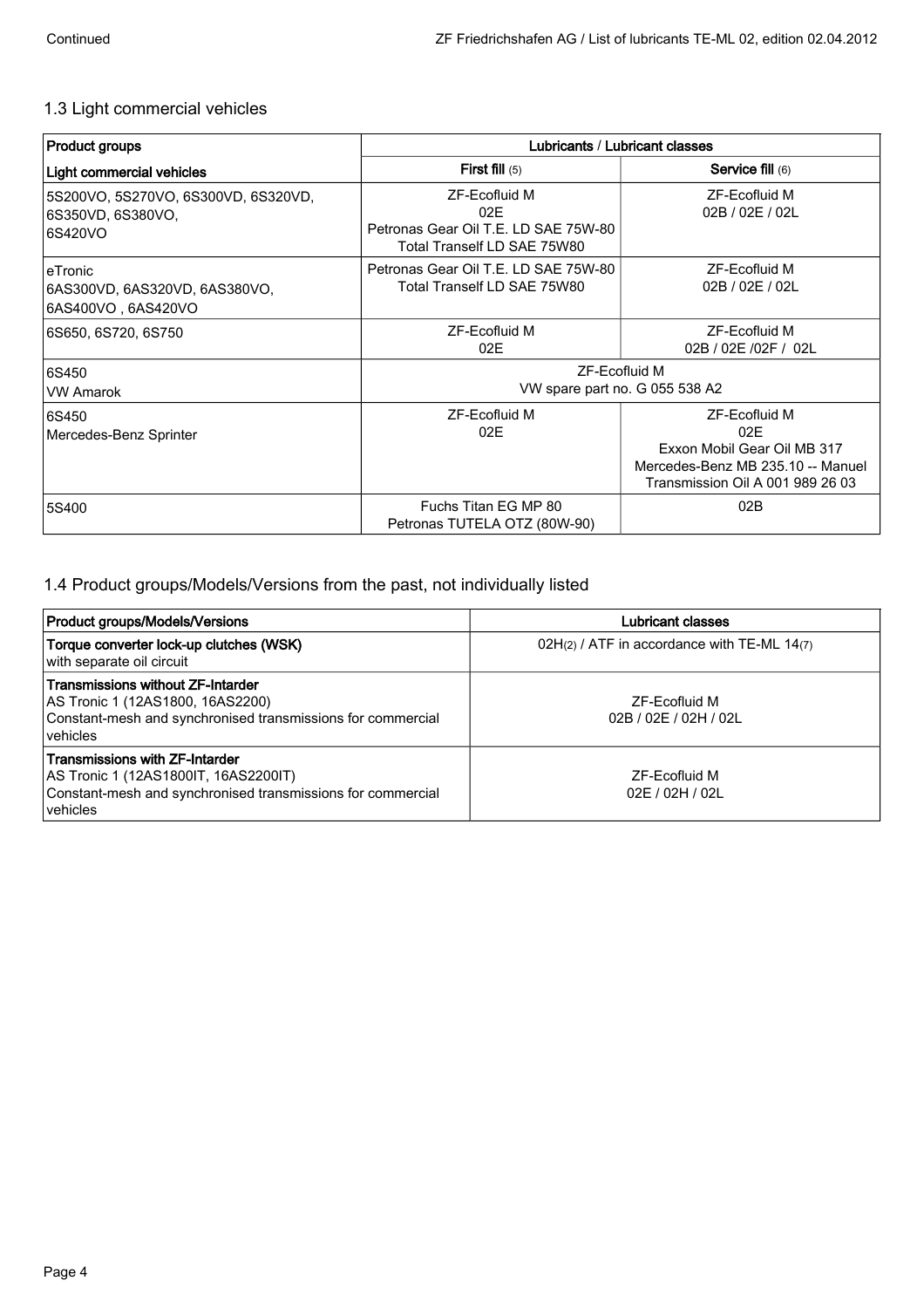## 2. Oil and filter change intervals (filter replacement affects only transmission with Intarder or WSK [torque converter clutch])

## Caution: Please refer to the previous pages, Section 1, tables, for information on the lubricant classes released for the individual product groups.

ZF-Ecofluid M was specially designed for applications with manual transmissions and automatic transmissions in commercial vehicles. The combination of a hydrocrack base oil with a specially balanced additive package ensures excellent oxidation stability and is thus excellently suited for very long oil change intervals. It warrants high-quality transmission component protection, in particular of the synchronizers and the gearings. As a result of the flat viscosity characteristic curve, the oil is suited for applications in all climate zones, particularly in hot and cold regions. Moreover, in comparison with mineral transmission fluids, ZF-Ecofluid M helps to reduce fuel consumption by 0.5 up to 1.0%.

## Truck, bus and special applications according to sections 1.1, 1.2, and 1.4

| Lubricant class                                                                                                                                                                                     | 02B, 02F,<br>02H, ATF          | 02L                                 | <b>ZF-Ecofluid M</b><br>02E             | 02K                     |
|-----------------------------------------------------------------------------------------------------------------------------------------------------------------------------------------------------|--------------------------------|-------------------------------------|-----------------------------------------|-------------------------|
| Application                                                                                                                                                                                         |                                | Oil and filter change intervals (3) |                                         |                         |
| - Off-road operation e.g. mining application<br>- Average speed up to 20 km/h<br>- Stationary drives                                                                                                | 1.000 h<br>20.000 km<br>1 year | 5.000 h<br>100.000 km<br>1 year     | 10.000 h<br>200.000 km<br>2 years $(4)$ |                         |
| - Outside temperatures > 40°C<br>- Long-distance transport > 44 t<br>- Short-distance transport<br>- Tough operating conditions<br>- Scheduled routes (buses)<br>- Average speed from 20 to 60 km/h | 120.000 km<br>1 year           | 240.000 km<br>2 years               | 360.000 km<br>$3$ years $(4)$           |                         |
| - Long-distance transport (trucks)<br>- Long-distance coach journeys (buses)<br>- Average speed as of 60 km/h                                                                                       | 160.000 km<br>1 year           | 300.000 km<br>2 years               | 540.000 km<br>$3$ years $(4)$           |                         |
| - Hydraulic actuators                                                                                                                                                                               |                                |                                     |                                         | no oil change<br>needed |

# Light commercial vehicles according to section 1.3

| Lubricants / Lubricant classes                               | Oil change intervals |
|--------------------------------------------------------------|----------------------|
| 02B, 02F                                                     | 60.000 km            |
| Fuchs Titan EG MP 80                                         |                      |
| Petronas TUTELA OTZ (80W-90)                                 |                      |
| 02L                                                          | 240.000 km           |
| Total Tranself LD 75W-80                                     |                      |
| Petronas Gear Oil T.E. LD SAE 75W-80                         |                      |
| IZF-Ecofluid M / 02E                                         | no oil change needed |
| Exxon Mobil Gear Oil MB 317                                  |                      |
| Mercedes-Benz MB 235.10 -- Manuel Transmission Oil A 001 989 |                      |
| 26 03                                                        |                      |